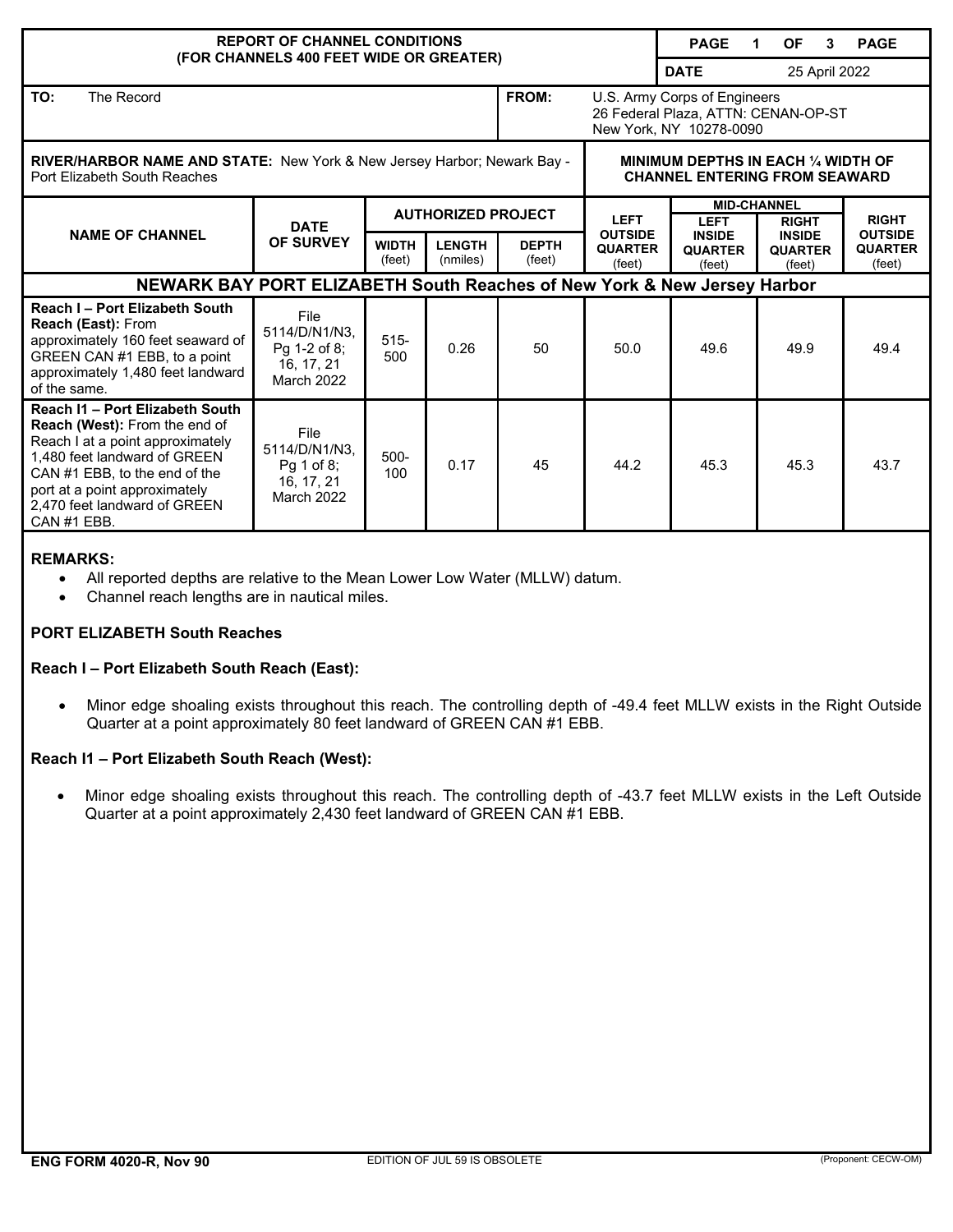| <b>REPORT OF CHANNEL CONDITIONS</b>                                                                                                                                                                                                                                                                                                                                                                                                                                            |                                                                                     |                           |                               |                        |                                                                                                | <b>PAGE</b><br>$\mathbf{2}$                              | <b>OF</b><br>3                                            | <b>PAGE</b>                                                |  |
|--------------------------------------------------------------------------------------------------------------------------------------------------------------------------------------------------------------------------------------------------------------------------------------------------------------------------------------------------------------------------------------------------------------------------------------------------------------------------------|-------------------------------------------------------------------------------------|---------------------------|-------------------------------|------------------------|------------------------------------------------------------------------------------------------|----------------------------------------------------------|-----------------------------------------------------------|------------------------------------------------------------|--|
| (FOR CHANNELS 400 FEET WIDE OR GREATER)                                                                                                                                                                                                                                                                                                                                                                                                                                        |                                                                                     |                           |                               |                        |                                                                                                | <b>DATE</b>                                              | 25 April 2022                                             |                                                            |  |
| TO:<br>The Record                                                                                                                                                                                                                                                                                                                                                                                                                                                              |                                                                                     |                           |                               | FROM:                  | U.S. Army Corps of Engineers<br>26 Federal Plaza, ATTN: CENAN-OP-ST<br>New York, NY 10278-0090 |                                                          |                                                           |                                                            |  |
| <b>RIVER/HARBOR NAME AND STATE:</b><br>New York & New Jersey Harbor; Newark Bay - Port Elizabeth Channel                                                                                                                                                                                                                                                                                                                                                                       |                                                                                     |                           |                               |                        | MINIMUM DEPTHS IN EACH 1/4 WIDTH OF<br><b>CHANNEL ENTERING FROM SEAWARD</b>                    |                                                          |                                                           |                                                            |  |
|                                                                                                                                                                                                                                                                                                                                                                                                                                                                                |                                                                                     | <b>AUTHORIZED PROJECT</b> |                               |                        |                                                                                                | <b>MID-CHANNEL</b>                                       |                                                           |                                                            |  |
| <b>NAME OF CHANNEL</b>                                                                                                                                                                                                                                                                                                                                                                                                                                                         | <b>DATE</b><br>OF SURVEY                                                            | <b>WIDTH</b><br>(feet)    | <b>LENGTH</b><br>(nmiles)     | <b>DEPTH</b><br>(feet) | LEFT<br><b>OUTSIDE</b><br><b>QUARTER</b><br>(feet)                                             | <b>LEFT</b><br><b>INSIDE</b><br><b>QUARTER</b><br>(feet) | <b>RIGHT</b><br><b>INSIDE</b><br><b>QUARTER</b><br>(feet) | <b>RIGHT</b><br><b>OUTSIDE</b><br><b>QUARTER</b><br>(feet) |  |
| NEWARK BAY PORT ELIZABETH CHANNEL of New York & New Jersey Harbor Navigation Channels<br><b>Project</b>                                                                                                                                                                                                                                                                                                                                                                        |                                                                                     |                           |                               |                        |                                                                                                |                                                          |                                                           |                                                            |  |
| Reach G - Port Elizabeth Branch:<br>From approximately 135 feet<br>seaward of NUN #2 EBB, to a point<br>located approximately 7,650 feet<br>landward of the same, at the end of<br>the port.                                                                                                                                                                                                                                                                                   | File<br>#5114/N1/N3/<br>D,<br>Pgs $3 - 5$ of 8;<br>16. 17, 21, 25,<br>29 March 2022 | $750 - 500$               | 1.27                          | 50                     | 49.0                                                                                           | 49.9                                                     | 47.8                                                      | 49.3                                                       |  |
| <b>REMARKS:</b><br>All reported depths are relative to Mean Lower Low Water (MLLW) datum.<br>$\bullet$<br>Channel reach lengths are in nautical miles.<br>$\bullet$<br>PORT ELIZABETH<br>Reach G - Port Elizabeth Branch:<br>Minor edge shoaling exists throughout this reach.<br>$\bullet$<br>The controlling depth of -47.8 feet MLLW exists in the Right Inside Quarter, at approximately 5,755 feet landward of RED NUN #4.<br>$\bullet$<br><b>ENG FORM 4020-R, Nov 90</b> |                                                                                     |                           | EDITION OF JUL 59 IS OBSOLETE |                        |                                                                                                |                                                          |                                                           | (Proponent: CECW-OM)                                       |  |
|                                                                                                                                                                                                                                                                                                                                                                                                                                                                                |                                                                                     |                           |                               |                        |                                                                                                |                                                          |                                                           |                                                            |  |